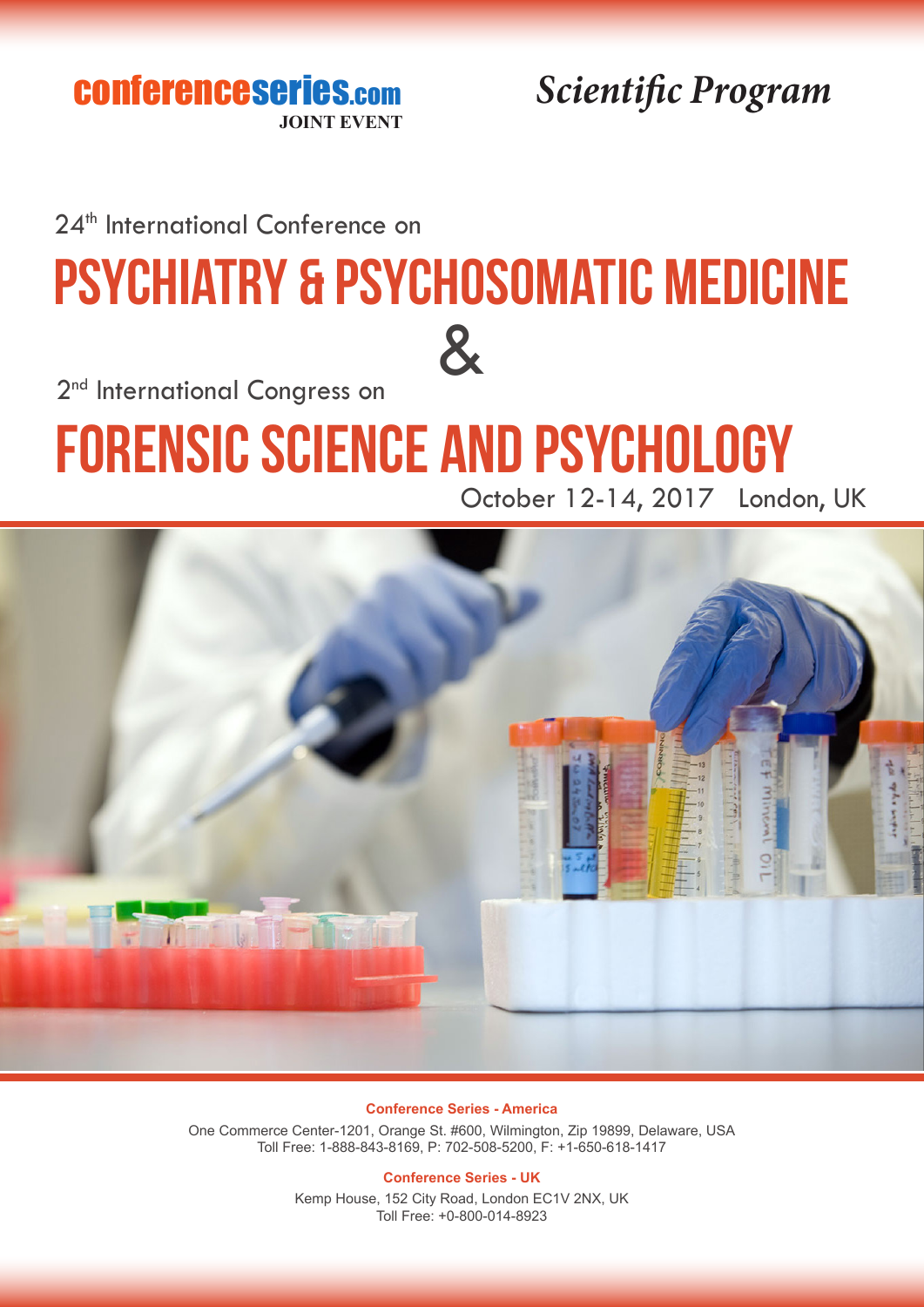#### **Day 1 October 12, 2017**

**08:30-09:00 Registrations**

#### **Johnson**

### conferenceseries.com 09:00-09:30 Opening Ceremony

| <b>Keynote Forum</b>                                                                       |                                                                                                                                   |  |
|--------------------------------------------------------------------------------------------|-----------------------------------------------------------------------------------------------------------------------------------|--|
|                                                                                            | Title: The phoenix project - assisting women involved in the criminal justice system into                                         |  |
|                                                                                            | 09:30-10:10 work, education and training                                                                                          |  |
|                                                                                            | David Truswell, PLIAS Resettlement, UK                                                                                            |  |
| 10:10-10:50                                                                                | Title: Psychosomatic mental health issues in tihar jail male inmates (ages 18-24)                                                 |  |
|                                                                                            | Prerna Kohli, Aligarh Muslim University, India                                                                                    |  |
|                                                                                            | Networking & Refreshment Break 10:50-11:05 @ Breakout Area                                                                        |  |
|                                                                                            | Title: Rapid access to talking therapies from the SARC, through partnership working and<br>11:05-11:45 the use of screening tools |  |
|                                                                                            | Lucy Love, Mountain Health Care, UK                                                                                               |  |
|                                                                                            | Title: Dismantling the justice silos: flowcharting the role and expertise of forensic                                             |  |
|                                                                                            | 11:45-12:25 science, medicine and law in adult sexual assault investigations                                                      |  |
|                                                                                            | Sally F Kelty, University of Canberra, Australia                                                                                  |  |
| Sessions: Neuropsychiatry   Mood Disorders   Psycho-Oncology   Forensic Science   Forensic |                                                                                                                                   |  |
|                                                                                            | <b>Psychiatry   Forensic Psychology</b>                                                                                           |  |
|                                                                                            | Session Chair: David Truswell, PLIAS Resettlement, UK                                                                             |  |
|                                                                                            | Session Co-chair: Toshiko Sawaguchi, National Institute of Public Health, Japan                                                   |  |
| 12:25-12:50                                                                                | <b>Session Introduction</b><br>Title: Depression and impulsivity mediating the relationship between social anxiety and            |  |
|                                                                                            | <b>Internet addiction</b>                                                                                                         |  |
|                                                                                            | <b>Catherine So-Kum Tang, National University of Singapore, Singapore</b>                                                         |  |
| $12:50 - 13:15$                                                                            | Title: Neurology of violence in schizophrenia and antisocial personality disorder: The                                            |  |
|                                                                                            | role of childhood abuse                                                                                                           |  |
|                                                                                            | Veena Kumari, Sovereign Health Group, USA                                                                                         |  |
|                                                                                            | Group Photo & Lunch Break 13:15-14:15 @ RBG                                                                                       |  |
| 14:15-14:40                                                                                | Title: Accession to Persona and Mind without pharamaceuticals-approach under the load of trauma                                   |  |
|                                                                                            | Toshiko Sawaguchi, National Institute of Public Health, Japan                                                                     |  |
| 14:40-15:05                                                                                | Title: Hospital admission for severe paediatric dissociative disorder                                                             |  |
|                                                                                            | Matthew Rinaldi, King's College London, UK                                                                                        |  |
| 15:05-15:30                                                                                | Title: Catatonia: A "Frozen Condition?": Case reports, literature review, and suggested                                           |  |
|                                                                                            | treatment algorithm                                                                                                               |  |
| 15:30-15:55                                                                                | Cris Coconcea, Christiana Care Health System, USA                                                                                 |  |
|                                                                                            | Title: Abnormal social interactive behavior in major depressive disorder                                                          |  |
|                                                                                            | Yuan Zhou, Chinese Academy of Sciences, China                                                                                     |  |
|                                                                                            | Networking & Refreshment Break 15:55-16:10 @ Breakout Area                                                                        |  |
|                                                                                            | <b>Special Session</b>                                                                                                            |  |
| $16:10 - 16:55$                                                                            | Title: Two homosexual pedophile sadistic serial killers: Jurgen Bartsch (Germany, 1946 -                                          |  |
|                                                                                            | 1976) and Luis Alfredo Garavito Cubillos (Colombia, 1957)<br>Mark Benecke, International Forensic Research & Consulting, Germany  |  |
|                                                                                            |                                                                                                                                   |  |